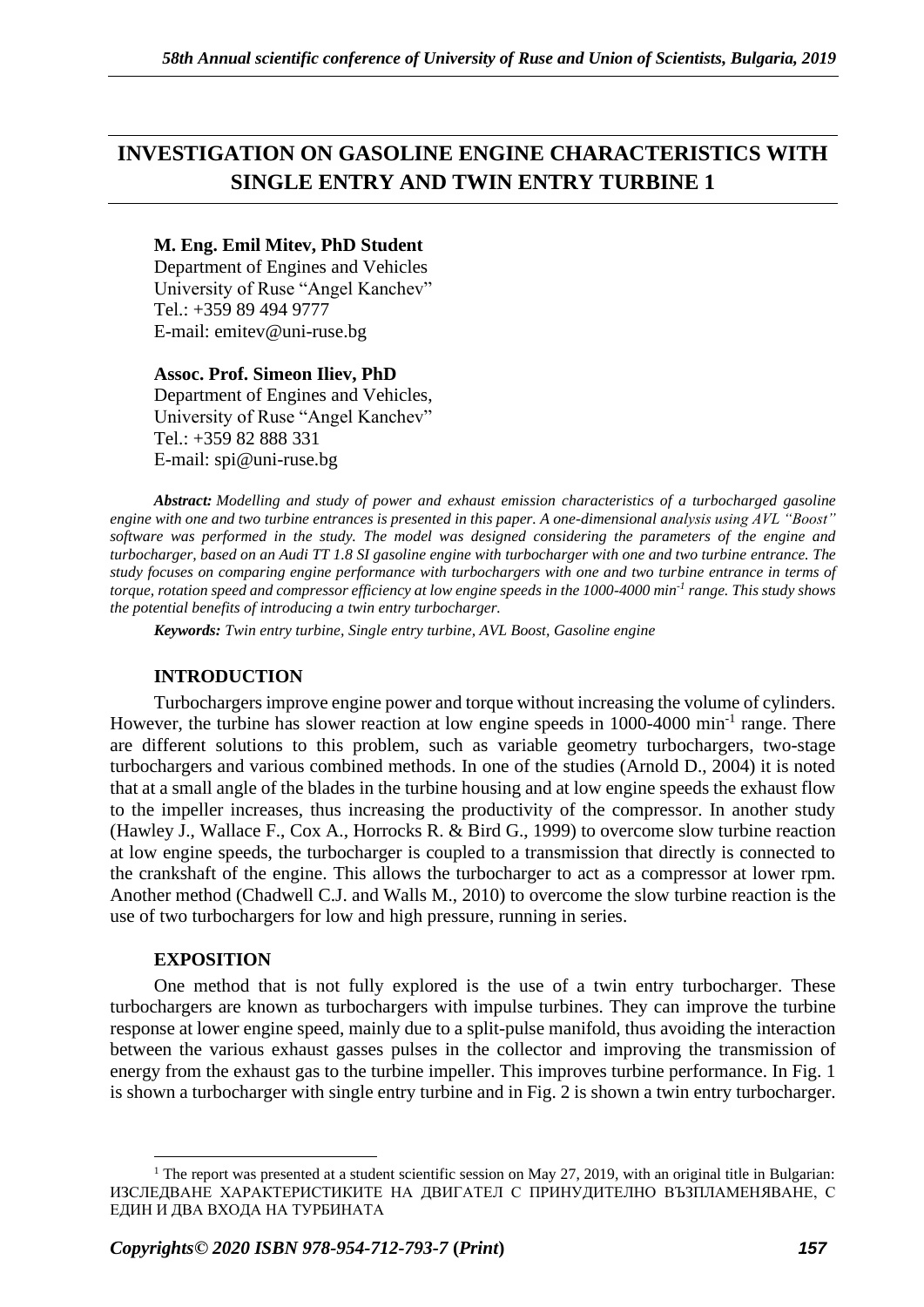Twin entry turbochargers are already being used in high-power engines, but research on smaller power engines is still insufficient (Aghaali, H & Hajilouy Benisi, Ali., 2008). Therefore, more research is needed to see the benefits of using this type of turbocharger.



Fig. 1. Turbocharger with single entry turbine



Fig. 2. Turbocharger with twin entry turbine

The data from the Audi TT 1.8 SI gasoline engine used in the 1-D model (Figure 3) (Bellisa V., Marellib S., Bozzaa F., Capobiancob M, 2010) was used as a basis for the study. The engine is equipped with a single entry turbine as part of its standard specification. The research includes a standard engine analysis and the same engine equipped with a twin entry turbine. Tab. 1 shows the basic parameters needed to build the model in AVL Boost.

Table 1. Basic parameters needed to create a model in AVL Boost

| Engine                | <b>1.8L SI</b>   |
|-----------------------|------------------|
| Piston diameter       | $81$ mm          |
| Piston stroke         | 86 mm            |
| Exhaust valve stroke  | $9.3 \text{ mm}$ |
| Intake valve stroke   | 7.67 mm          |
| Degree of compression | 9.5:1            |
| Number of cylinders   |                  |
| Valves per cylinder   |                  |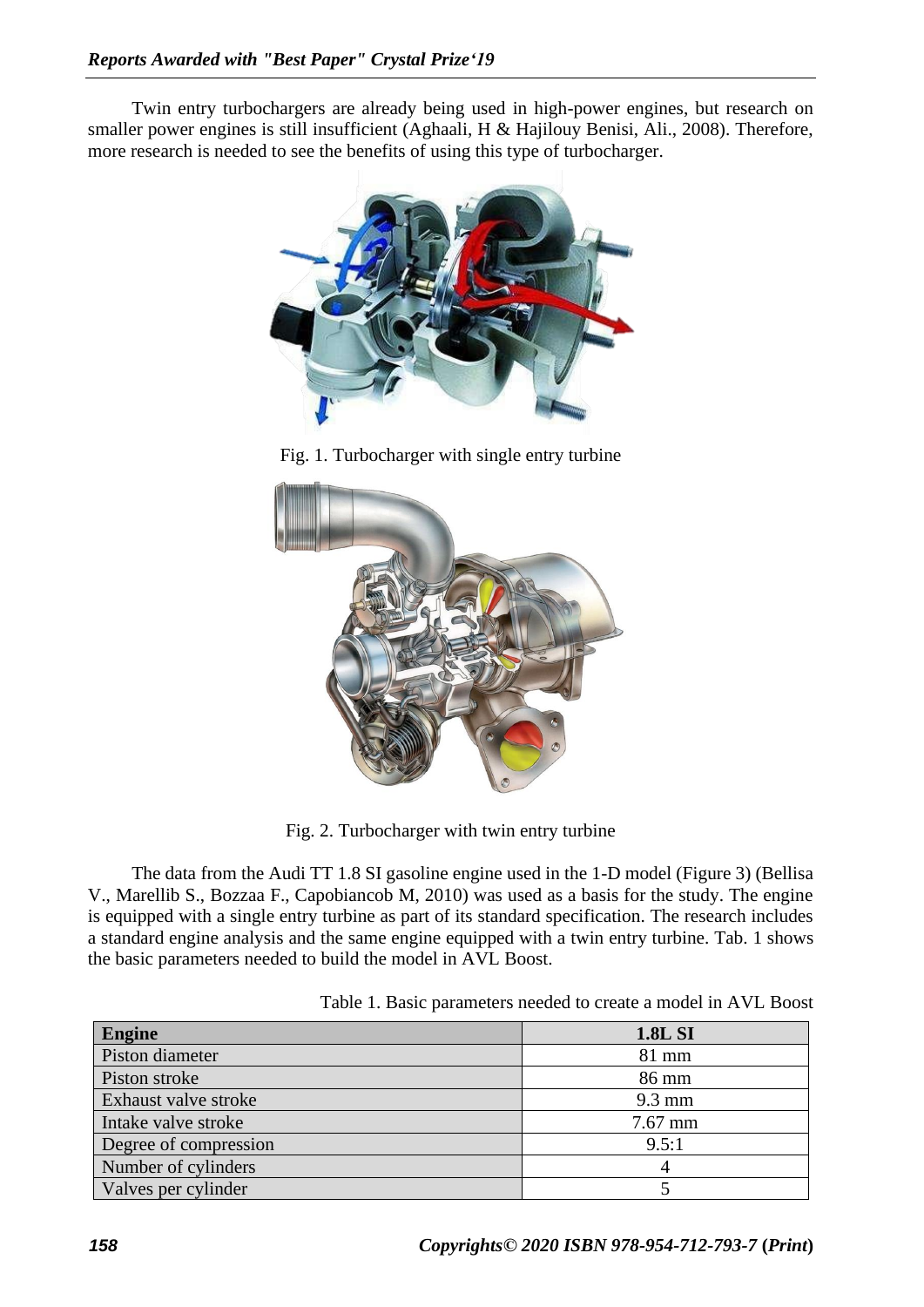

Fig. 3. Gasoline engine with single entry turbine Audi TT 1.8 SI

For the purpose of this study, engine modeling is based on Audi TT 1.8 SI and has been simulated with variable engine speed in the range from  $1000 \text{ min}^{-1}$  to  $5000 \text{ min}^{-1}$ . The profiles and dimensions of the filling and exhaust manifolds are defined on the basis of data from the manufacturer in order to achieve real operating conditions in the combustion cycle. The data for single and twin entry turbine are taken from the manufacturer. This provides more precise boundary conditions, as the flow characteristics of the compressor will only be influenced by the differences in turbine configurations and the corresponding exhaust manifold geometry.

In Fig. 3 is shown an Audi TT 1.8 SI engine model with standard turbocharger configuration. The exhaust manifold geometry is configured so that the four exhaust manifolds are combined into one common pipeline. This means that the energy transfer from the exhaust to the turbine impeller is not optimized, thus not fully realizing the exhaust gas potential.



Fig. 4. Model of gasoline engine Audi TT 1.8 SI with single entry turbine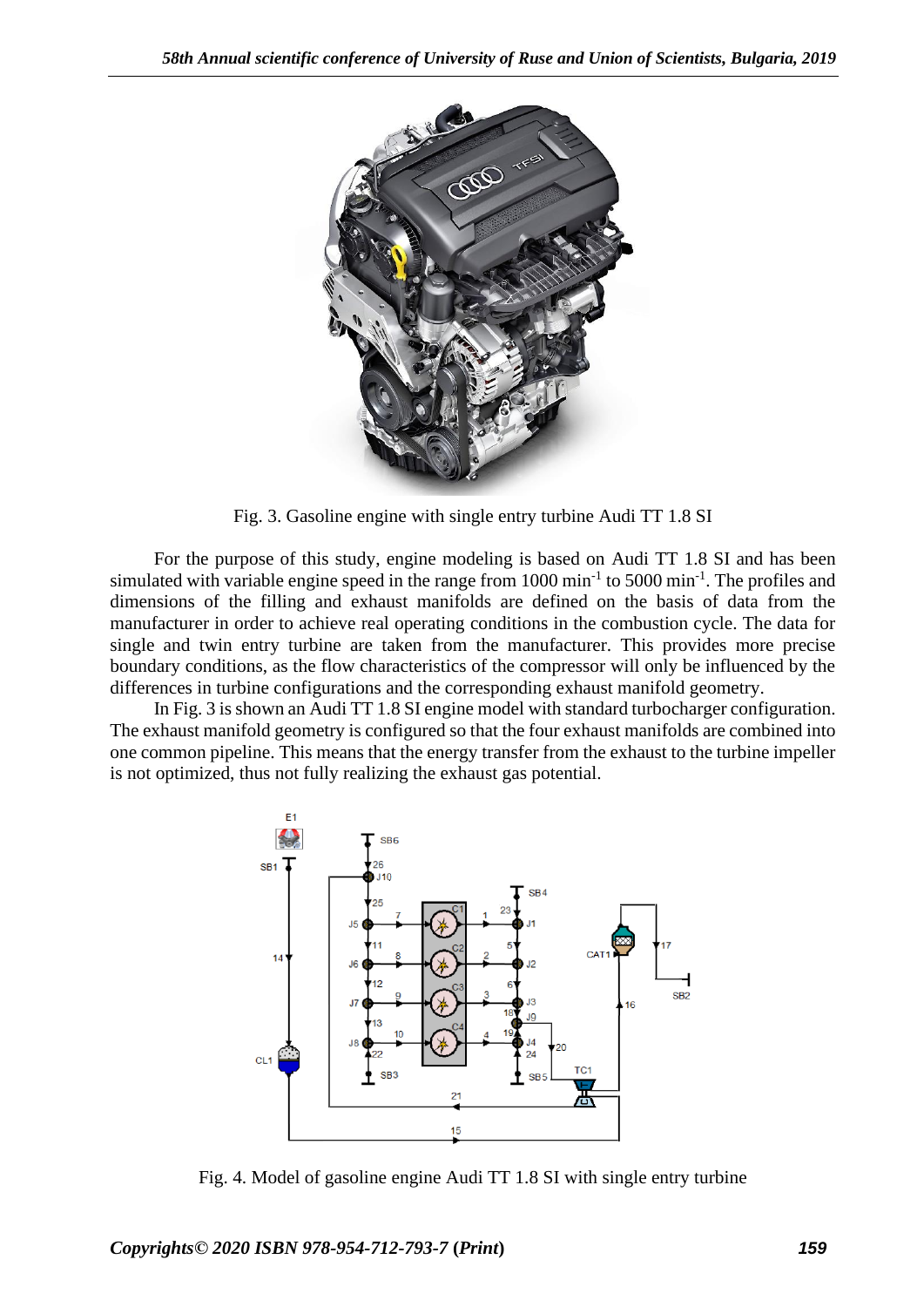A firing line (1-3-4-2) is used in which the four exhaust manifolds of the exhaust manifold are combined in one common line and changed so as to allow the exhaust gases from the cylinders 1 and 4 to remain separated by 2 and 3, as shown in Fig. 4.



Fig. 5. Model of gasoline engine Audi TT 1.8 SI with twin entry turbine

Verification of the model was performed using parameters of a standard Audi TT 1.8 SI single-input turbocharged engine and the results were compared with those provided by the manufacturer. The engine data that is shown in Table 1 was used.

Fig. 6 and Fig. 7 shows the power and torque respectively as a function of engine speed in the range of  $1000 \text{ min}^{-1}$  to  $7000 \text{ min}^{-1}$ . It is clear that the simulated engine model has produced relatively accurate calculations for maximum power at an engine speed of 6500 min<sup>-1</sup> compared to the manufacturer's data  $6000 \text{ min}^{-1}$  shown in Fig. 6. For torque results, there are some discrepancies between the simulation data and the manufacturer. This is probably due to the combustion shape parameter, which determines the combustion characteristics within each cylinder in the AVL Boost simulation code.



Fig. 6. Change of engine power (Audi 1.8L SI) at different speeds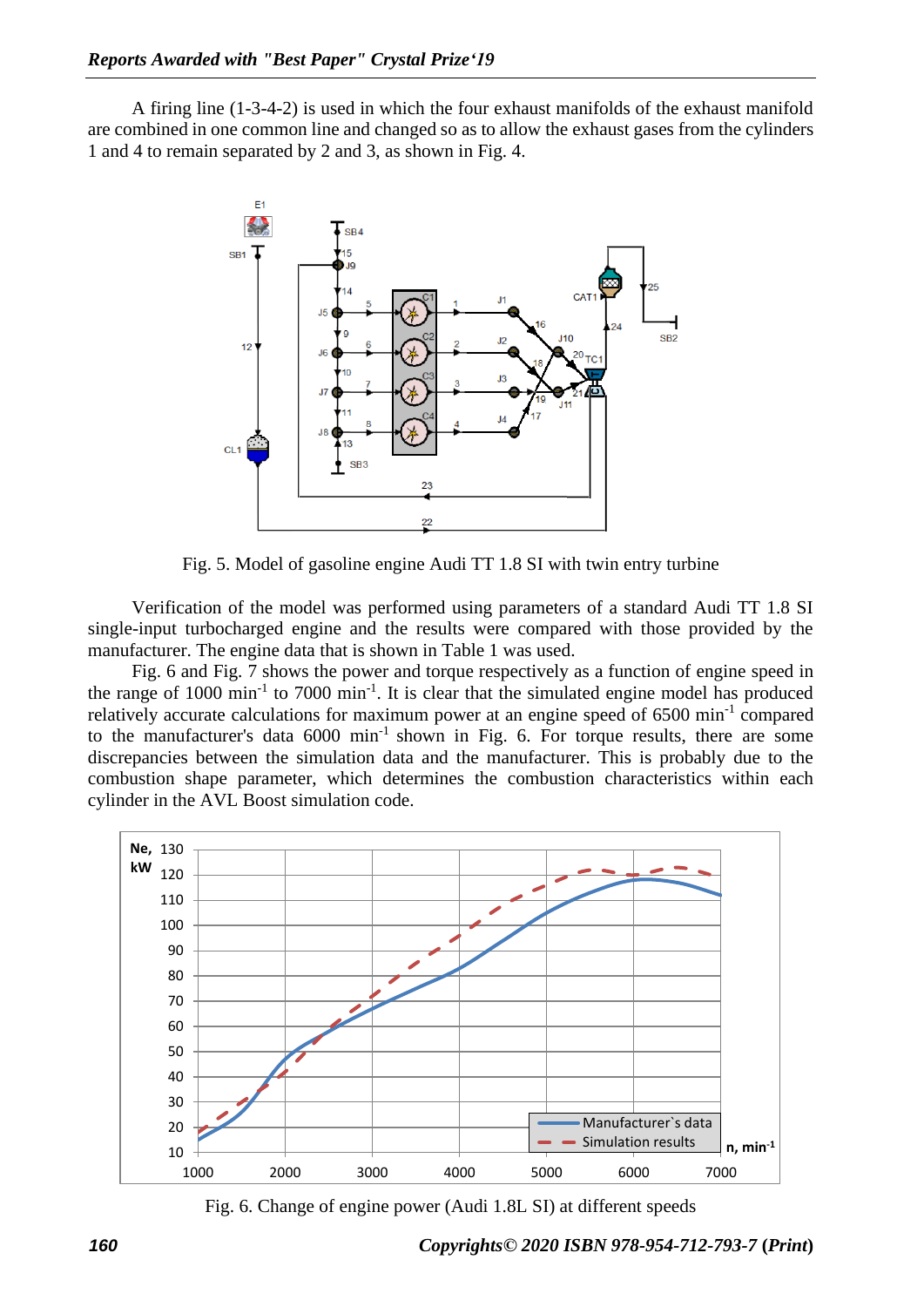

Fig. 7. Torque variation of the engine (Audi 1.8L SI) at different speeds

Based on the results above, it can be concluded that the simulation model of an Audi 1.8L SI engine, equipped with a single-input turbocharger, provides relatively accurate simulation results.

In low-power engines, low speeds are an essential area for the turbocharger with twin entry turbine. A common turbocharger problem with these engines is the turbine response time, which must reach a high enough speed to allow the compressor to work efficiently.

Fig. 8 shows comparison of power between single and twin entry turbine. The highest power gain for the twin entry configuration reaches 5500 min<sup>-1</sup>, providing approximately 15% extra power. This increase in power is the result of increased compressor performance, due to improved power transmission from exhaust to turbine.



Fig. 8. Engine`s power variation (Audi 1.8L SI) of turbocharger with single and twin entry turbine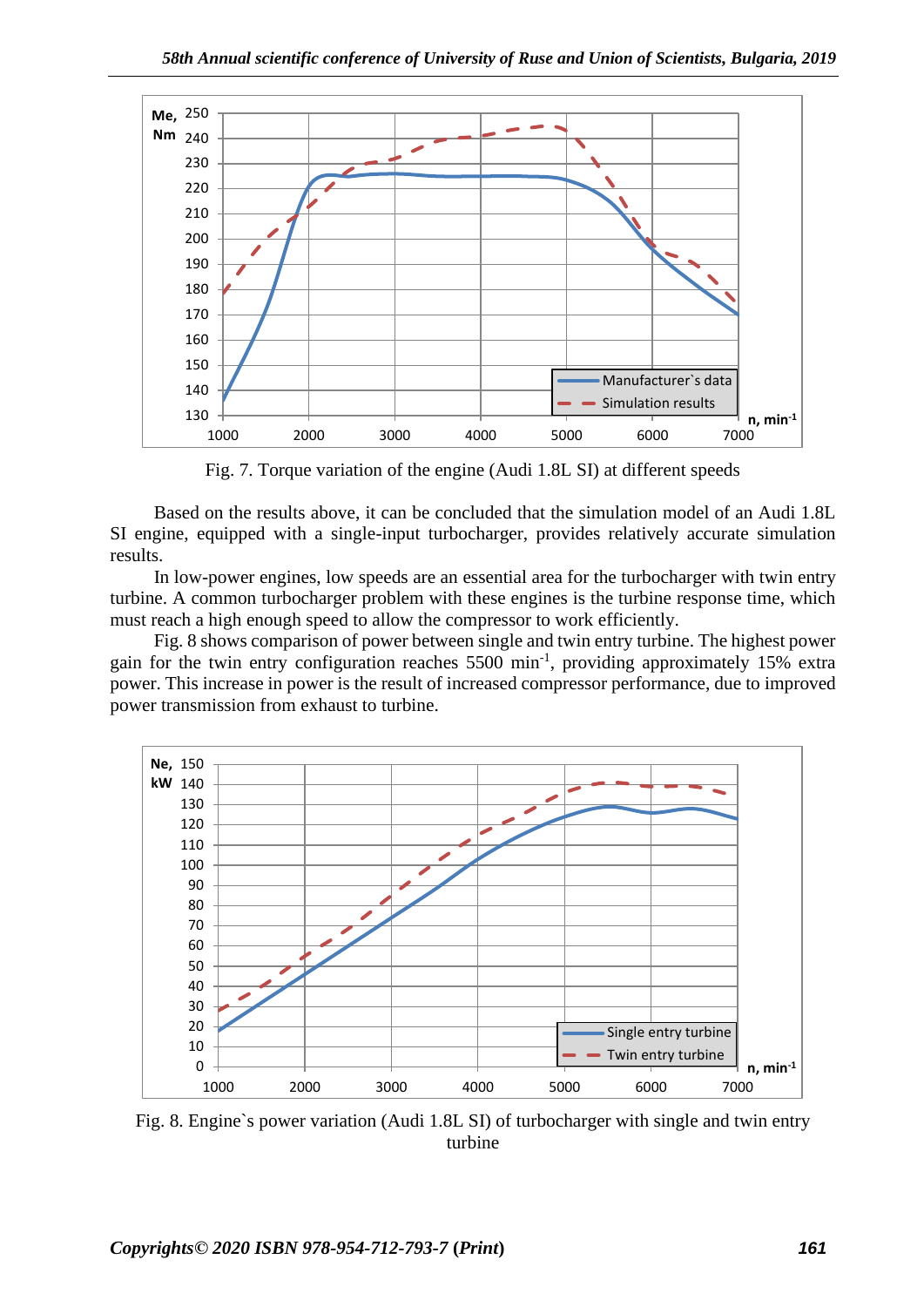

Fig. 9. Engine`s torque variation (Audi 1.8L SI) of single and twin entry turbine

The results of the simulation (Fig. 10) also showed that the mean effective pressure is increased by 16% after using the twin entry turbine engine model. Tab. 2 shows the summary results of the improvements obtained from the simulation with AVL Boost.

| <b>Engine</b> | <b>1.8L SI</b> |
|---------------|----------------|
| Power         | 14.80%         |
| Torque        | 14.00%         |
| <b>BMEP</b>   | 16.00%         |



Fig. 10. Variation in mean engine pressure (Audi 1.8L SI) with single and twin entry turbine